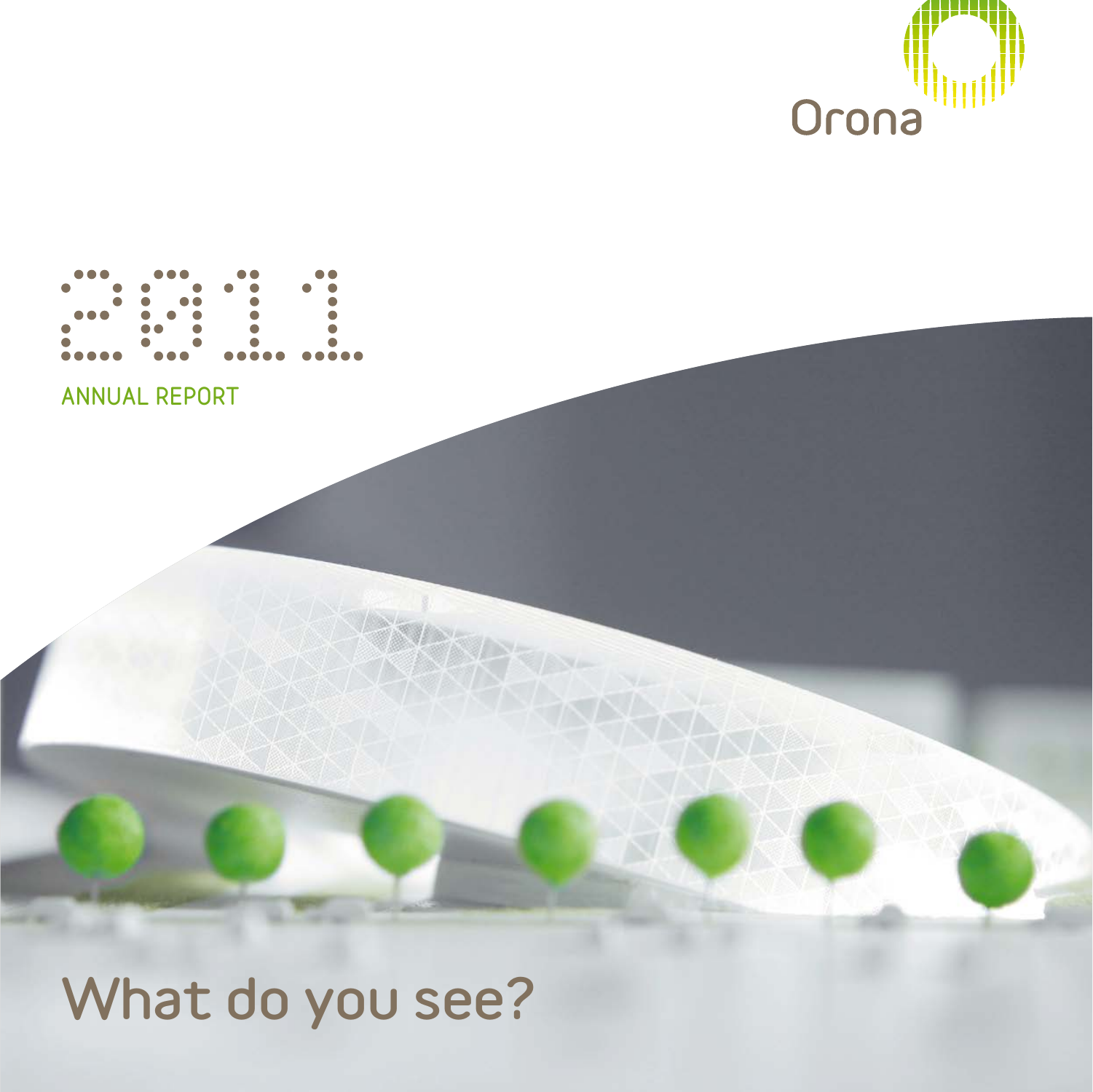### President's Message **CONTRIBUTION AND INVOLVEMENT**

Jose Miguel Lazkanotegi. President

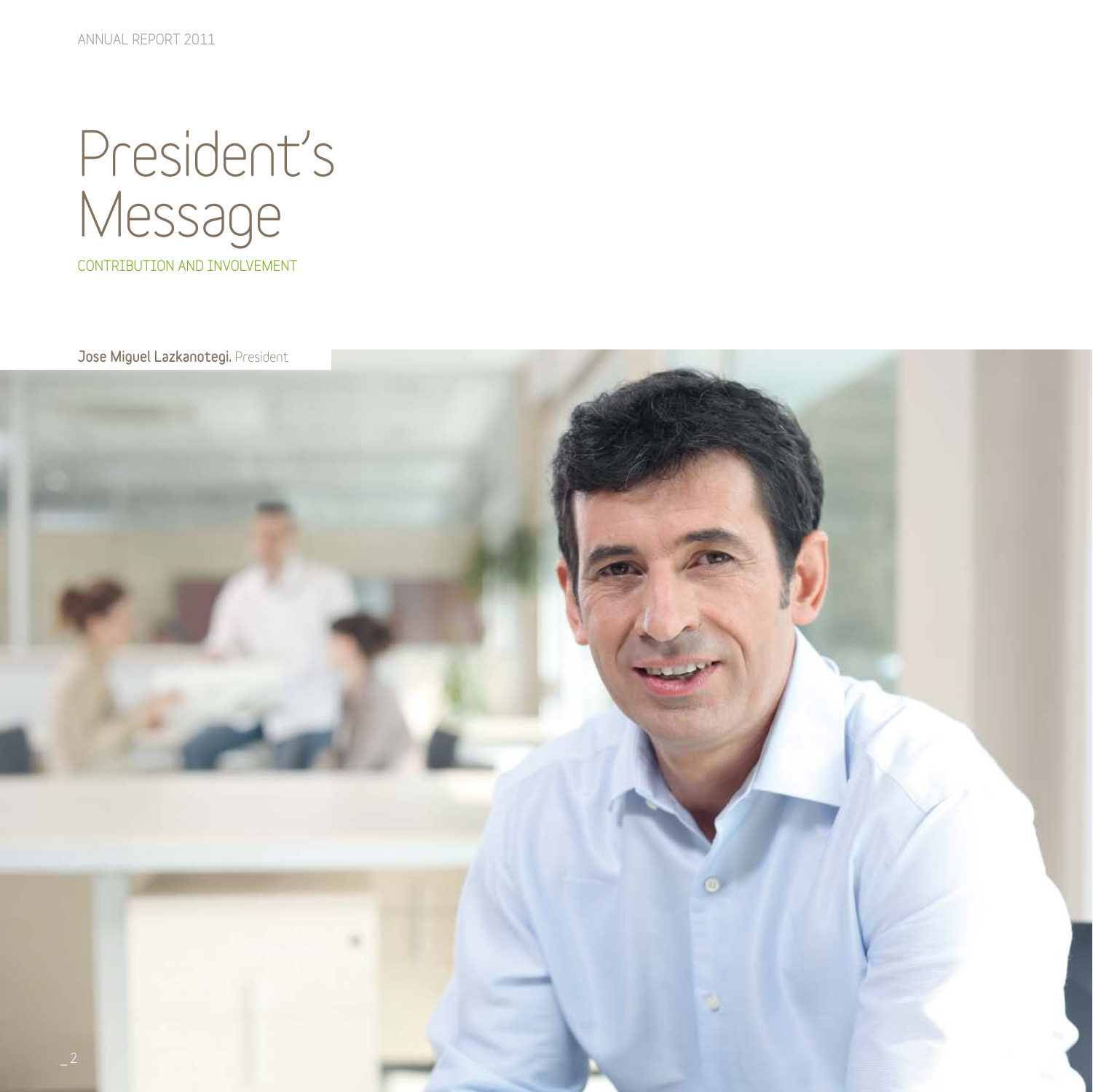### *"Congratulations to all of you for your contribution and your involvement in the success of our project".*

#### **EN FR PT nl**

### Jose Miguel Lazkanotegi **President**

2011 has been another good financial year for us, thanks to the hard work and continuous effort of a great team of people. We have reached our targets, and even exceeded them.

The scenario has changed and will continue to do so, in an environment that has been greatly affected by the crisis. However, against this increasingly complex and demanding backdrop, our Socio-Corporate project remains strong. As a result of the strategies and policies we have adopted, we are succeeding in maintaining our turnover, our business and the employment associated with it.

2012 is the international year of cooperatives. Together with thousands of people, we form part of a worldwide cooperative network, and our profile has been raised this year. We should be proud of our own special contribution to the social economy.

Congratulations to all of you for your contribution and your involvement in the success of our project. I appeal to you to carry on working to consolidate our future and that of all those around us.

My best regards to all of you.

### Jose Miguel Lazkanotegi **Président**

L'exercice 2011 a également été un bon exercice financier grâce au travail et à l'effort persévérant d'une grande équipe de personnes. Nous avons atteint et même dépassé les objectifs que nous nous étions fixés.

Le paysage a changé et continuera à changer dans un environnement fortement touché par la crise. Dans ces conditions de plus en plus complexes et exigeantes, notre projet Sociétal et d'Entreprise est toujours aussi fort. Avec les stratégies et politiques adoptées, nous maintenons le chiffre d'affaires, l'activité et l'emploi associé.

2012 est l'année internationale des coopératives. Avec des milliers de personnes, nous faisons partie d'un réseau de coopératives mondial et nous sommes encore plus visibles cette année. Nous devons être fiers de notre contribution particulière à l'économie sociale.

Félicitations à tous pour votre collaboration et votre participation au succès de notre projet. Je vous encourage à poursuivre votre travail pour consolider notre avenir et celui de tous ceux qui nous entourent.

Mes plus chaleureuses salutations à tous.

#### Jose Miguel Lazkanotegi **Presidente**

Em 2011 voltámos a realizar um bom exercício económico, fruto do trabalho e esforço continuado de uma grande equipa de pessoas. Alcançámos e superámos os objectivos previstos.

O cenário mudou e vai continuar a mudar num ambiente que está fortemente afectado pela crise. Nestas condições cada vez mais complexas e exigentes, o nosso projecto Sócio- -Empresarial continua forte. Com as estratégias e políticas adoptadas estamos a manter o número de investimentos, a actividade e o emprego associado.

2012 é o ano internacional das cooperativas. Fazemos parte, juntamente com milhares de pessoas, de uma rede de cooperativas no mundo e este ano estamos mais visíveis. Devemos estar orgulhosos da nossa particular contribuição para a economia social.

Felicitamo-vos a todos pela vossa contribuição e participação no êxito do nosso projecto. Incentivamo-vos a continuar a trabalhar para garantir o nosso futuro e o de todos os que nos rodeiam.

Um forte abraço para todos.

### Jose Miguel Lazkanotegi **President**

In 2011 hebben we opnieuw een goed economisch jaar gerealiseerd, als resultaat van het werk en de voortdurende inzet van een fantastische groep mensen. We hebben de verwachte doelstellingen bereikt en zelfs overschreden.

Het scenario is veranderd en zal blijven veranderen in een omgeving die zwaar te lijden heeft onder de crisis. Onder deze steeds complexer en veeleisender wordende omstandigheden houdt ons Maatschappelijke Bedrijfsplan solide stand. Door de ontplooide strategieën en de gevolgde beleidslijnen blijven bedrijfsopbrengsten en activiteiten, en de daarmee verbonden werkgelegenheid, op hetzelfde niveau.

2012 is het internationale jaar van de coöperaties. Samen met duizenden andere mensen zijn wij een onderdeel van een wereldwijd netwerk van coöperaties en dit jaar zullen we wat meer aandacht krijgen. We moeten trots zijn op onze bijzondere bijdrage aan de sociale economie.

Ik wil jullie allemaal feliciteren en bedanken voor jullie bijdrage aan en deelname in het succes van ons project. Ik wil jullie aanmoedigen te blijven werken om onze toekomst, en die van allen die ons omringen, zeker te stellen.

Een welgemeende groet aan allen.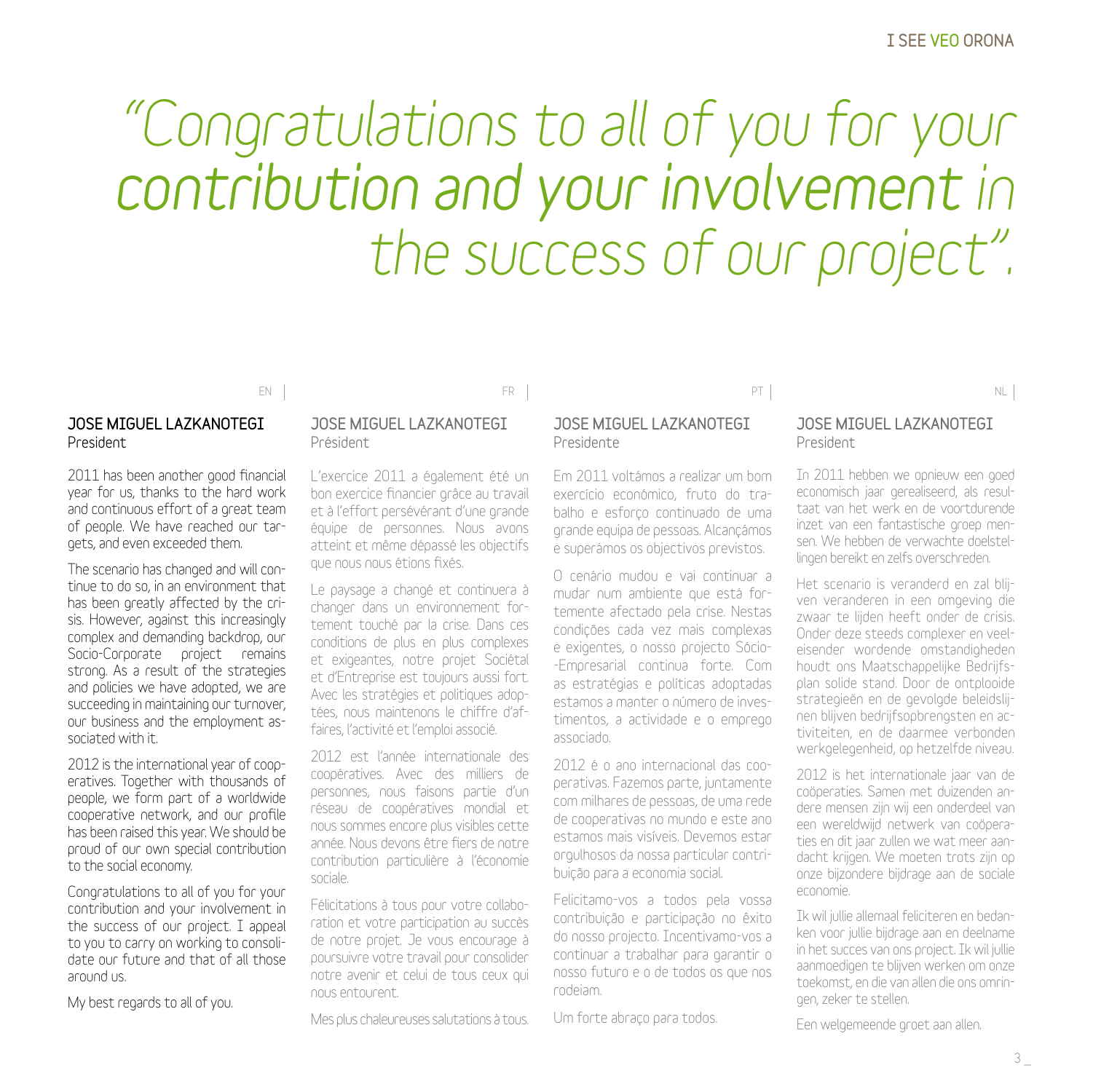## Chief Executive's **Message**

**effort and efficienCY** 

Javier Mutuberria. Chief Executive

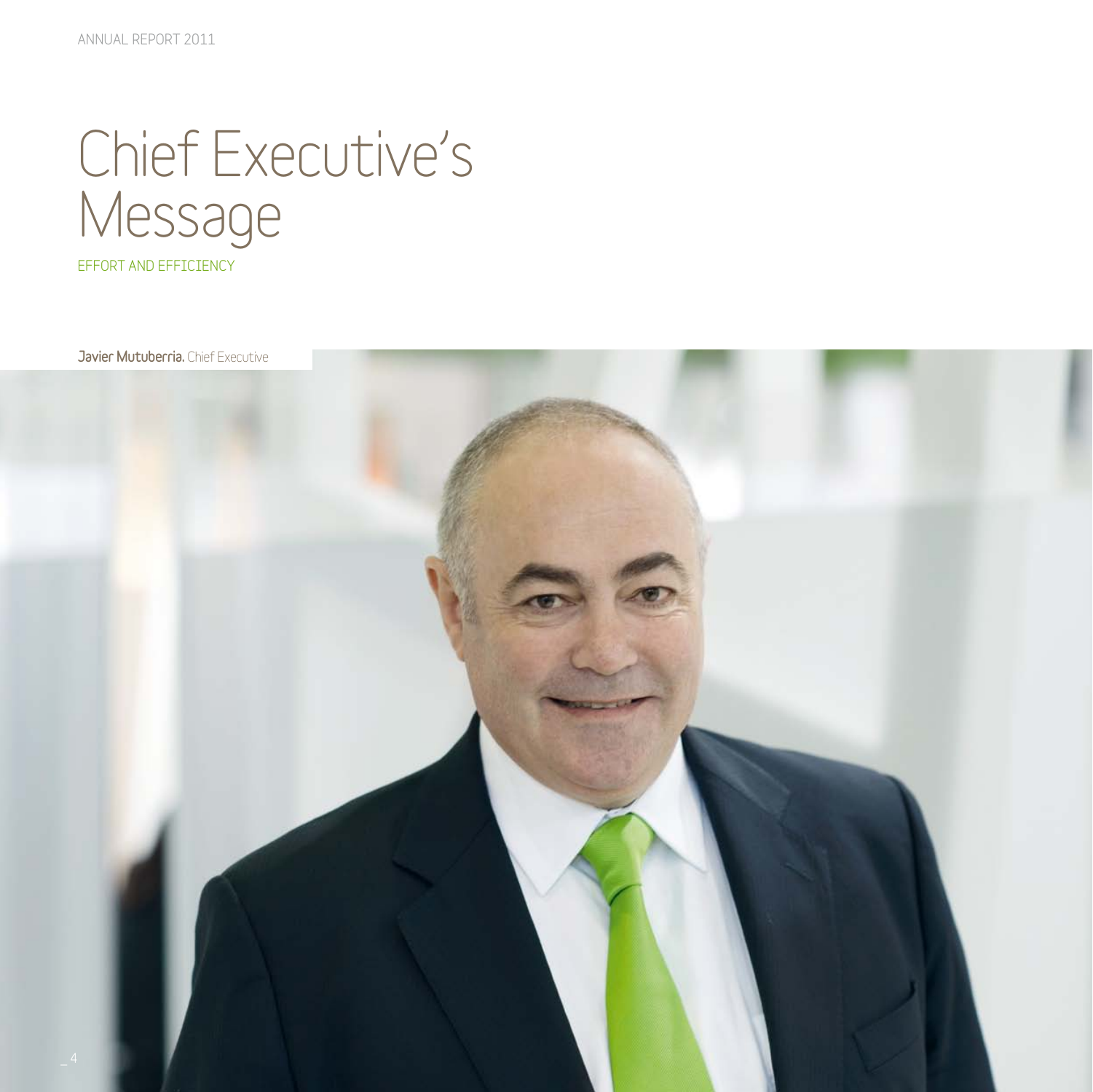# *"Anticipation, effort and efficient management as a common denominator".*

**EN FR PT nl** 

### **JAVIER MUTURERRIA Chief Executive**

Anticipation, effort and efficient management have enabled us to successfully take on this first year of the VEO 2011-2014 Strategic Vision, against a particularly challenging economic backdrop.

But difficulties also mean opportunities, and ORONA has changed, evolving from its local industrial origins to its current profile as a highly competitive industrial Service enterprise working in a multinational and multilingual environment, with an outstanding vocation for innovation and with the Orona IDeO-innovation city as a project for the future.

Enhancing the value of our culture and our future commitment is our guarantee for taking on the major challenges put to us by a market on which we will have to make even more use of our efficiency and imagination, persevering in the quest for continuous improvement, so that we can lay the foundations for our PROJECT and guarantee it every success.

My thanks to all of you for your good work.

Reaching further together.

### **JAVIER MUTURERRIA Directeur Général**

Anticipation, efforts et efficacité du management, voilà ce qui nous a permis de réussir avec brio cette première année de la VEO 2011-2014 dans un contexte économique particulièrement difficile.

Les difficultés sont également des opportunités et ORONA a su se transformer et évoluer, de son origine industrielle et locale, vers un profil d'entreprise de Service, adossée à une activité industrielle très compétitive opérant dans un environnement multinational et multi-langues. Et guidée par une volonté d'innovation sans faille qui s'appuie sur Orona IDeO-innovation city comme projet d'avenir.

La mise en valeur de notre culture et notre engagement résolu en faveur de l'avenir sont nos meilleurs atouts pour affronter les grands défis d'un marché qui va nous exiger d'être toujours plus performants, créatifs et persévérants dans la recherche de l'amélioration continue afin d'ancrer solidement les piliers du succès de notre PROJET.

Merci à tous pour votre savoir-faire. Ensemble, nous allons plus loin.

### Javier Mutuberria **Director Geral**

Antecipação, esforço e eficácia na gestão foi o que nos permitiu terminar com nota positiva este primeiro ano da VEO 2011-2014, num contexto económico especialmente difícil.

As dificuldades são também oportunidades e a ORONA soube transformar-se e evoluir de uma origem industrial e local para um perfil de empresa de serviços, com uma actividade industrial muito competitiva num ambiente multi-nações e multi-idiomas; e com uma vinculada vocação inovadora, com a Orona IDeO-innovation city como projecto de futuro.

A aposta no valor da nossa cultura e o compromisso para com o futuro são a garantia necessária para enfrentar os desafios que são apresentados num mercado que exige que sejamos mais eficientes e imaginativos e perseverar na procura da melhoria contínua para cimentar com garantias de êxito o nosso PROJECTO.

Obrigado a todos pelo vosso empenho. Juntos, conseguimos mais.

### Javier Mutuberria **Algemeen Directeur**

Anticipatie, inspanning en efficiëntie in de beleidsvoering zijn de elementen die ons in staat gesteld hebben het eerste jaar van de VEO 2011-2014 met een goed resultaat af te sluiten in een bijzonder moeilijke economische context.

Moeilijkheden zijn ook mogelijkheden en ORONA heeft zich weten te transformeren en te ontwikkelen van een bedrijf met een industriële en lokale herkomst tot een onderneming met een Service profiel met uiterst concurrerende industriële activiteiten in een multinationale en veeltalige omgeving; en met een nooit aflatend streven naar innovatie en Orona IDeO-innovation city als project van de toekomst.

Het toekennen van waarde aan onze cultuur en de inzet op de toekomst staan er garant voor dat we de uitdagingen aankunnen die geboden worden door een markt die van ons zal eisen om nog efficiënter en fantasierijker te zijn en te volharden in de zoektocht naar voortdurende verbetering voor het succesvol leggen van de basis van ons fantastische PROJECT.

Ik dank jullie allemaal voor jullie inzet. Samen bereiken we meer.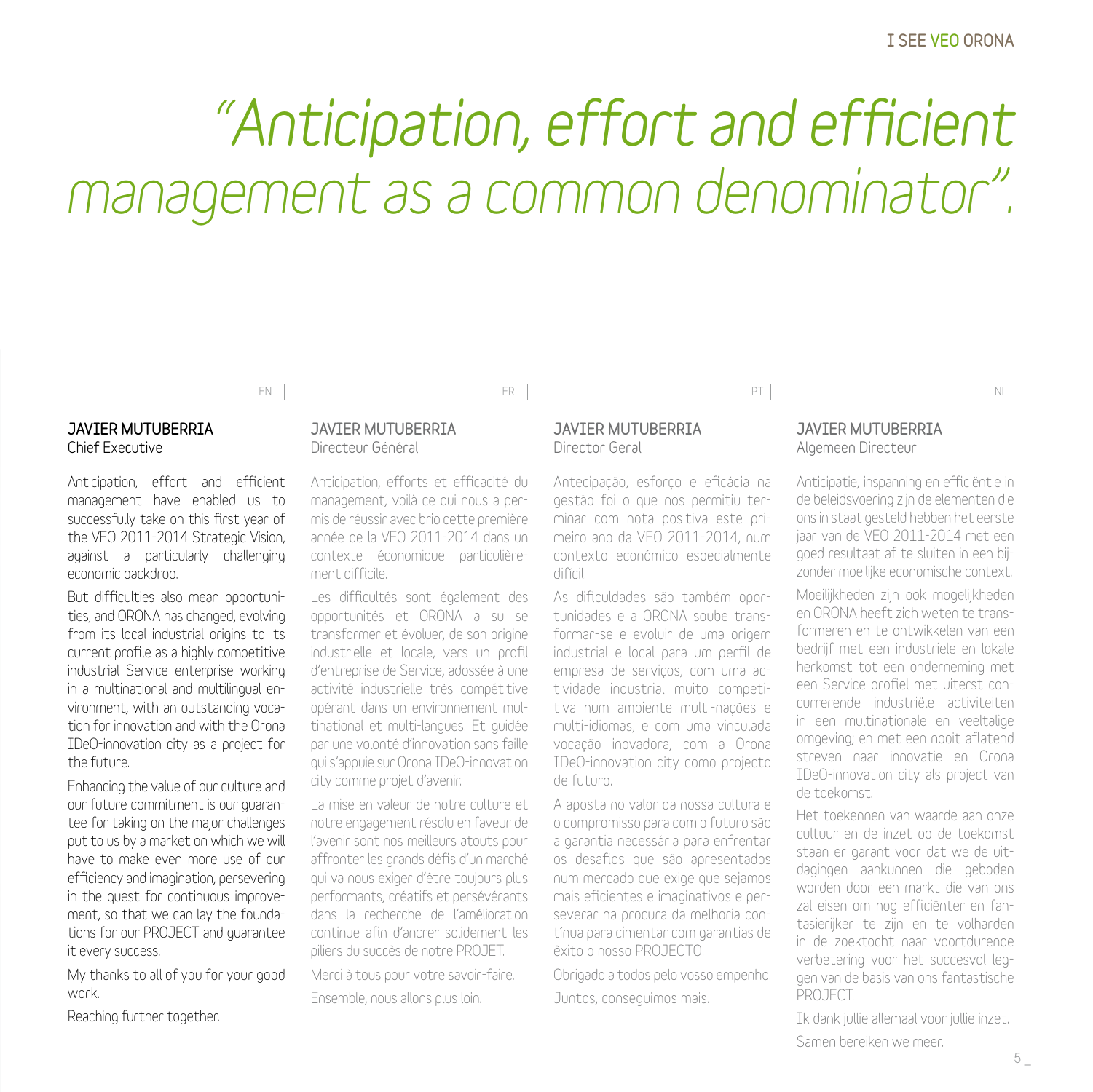### Anticipation resulting from a process of open, shared reflection

**VEO 2011-2014**



**EN FR PT NL**

**In 2011, ORONA's management began to implement the strategic guidelines defined in the ORONA Strategic Vision, VEO 2011-2014.** 

Based around a central concept of "Commitment to the future", which motivates ORONA's Socio-Corporate project, and five vital strategic axes - Technological Innovation, International Expansion, Service, Profitability and Transformation - we can affirm that the machinery defined in the VEO 2011-2014 as being necessary for strengthening our competitive position in an increasingly globalised environment is now fully operational.

This first year of the ORONA Strategic Vision (VEO 2011-2014) has been both intense and intensive in all its axes and all its aspects.

#### **L'exercice 2011 a été le premier exercice de gestion guidé par les lignes stratégiques définies dans la Vision Stratégique d'ORONA VEO 2011-2014.**

En nous concentrant toujours sur notre leitmotiv « Engagement envers l'avenir », la raison qui motive l'effort d'un projet d'Entreprise comme ORONA et ses cinq axes stratégiques principaux - Innovation Technologique, International, Service, Rentabilité et Transformation - nous pouvons affirmer que les machines jugées nécessaires dans la VEO 2011-2014 sont déjà en fonctionnement et confortent notre position compétitive dans un environnement de plus en plus globalisé.

La première année de développement de la Vision Stratégique ORONA (VEO 2011-2014) a été intense et intensive sous tous ses axes et ses aspects.

### **Em 2011 foi constituído o primeiro exercício de gestão orientado pelas linhas estratégicas definidas na Visão Estratégica da ORONA VEO 2011-2014.**

Com a posição central da premissa "Compromisso com o futuro", a razão que motiva o esforço de um projecto Sócio-Empresarial como a ORONA, e cinco eixos estratégicos fundamentais -Inovação Tecnológica, Internacional, Serviço, Rentabilidade e Transformação- podemos afirmar que já está em pleno funcionamento a maquinaria definida como necessária na VEO 2011-2014 para garantir a nossa posição competitiva num ambiente cada vez mais globalizado.

O primeiro ano do desenvolvimento da Visão Estratégica da ORONA (VEO 2011-2014) foi intenso e intensivo em todos os seus eixos e aspectos.

#### **2011 is het eerste jaar geweest waarin het management is uitgevoerd aan de hand van de strategische richtlijnen zoals neergelegd in de Strategische visie van ORONA, VEO 2011-2014.**

Met een centrale positie voor de premisse "Betrokkenheid bij de toekomst", de reden van de inspanningen van een Maatschappelijk bedrijfsproject als ORONA, en vijf essentiële strategische kernpunten - Technologische Innovatie, Internationaal, Service, Rentabiliteit en Transformatie- kunnen we stellen dat de machinerie, die in de VEO 2011-2014 aangeduid wordt als noodzakelijk voor het garant stellen van onze concurrentiepositie in een steeds globaler wordende omgeving, volop functioneert.

Het eerste jaar van de ontwikkeling van de Strategische Visie ORONA (VEO 2011-2014) is op alle punten en aspecten intens en intensief geweest.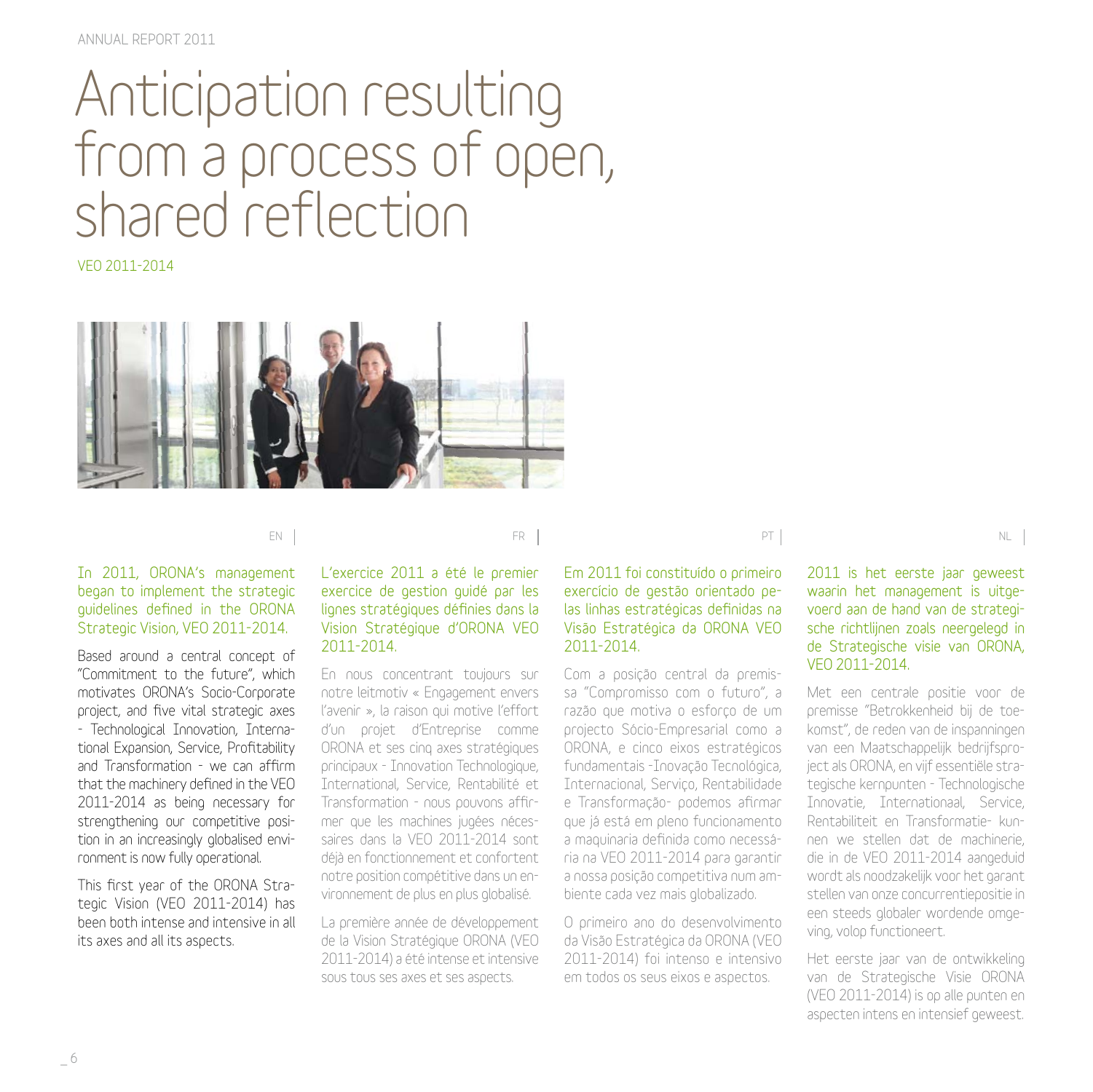

初演と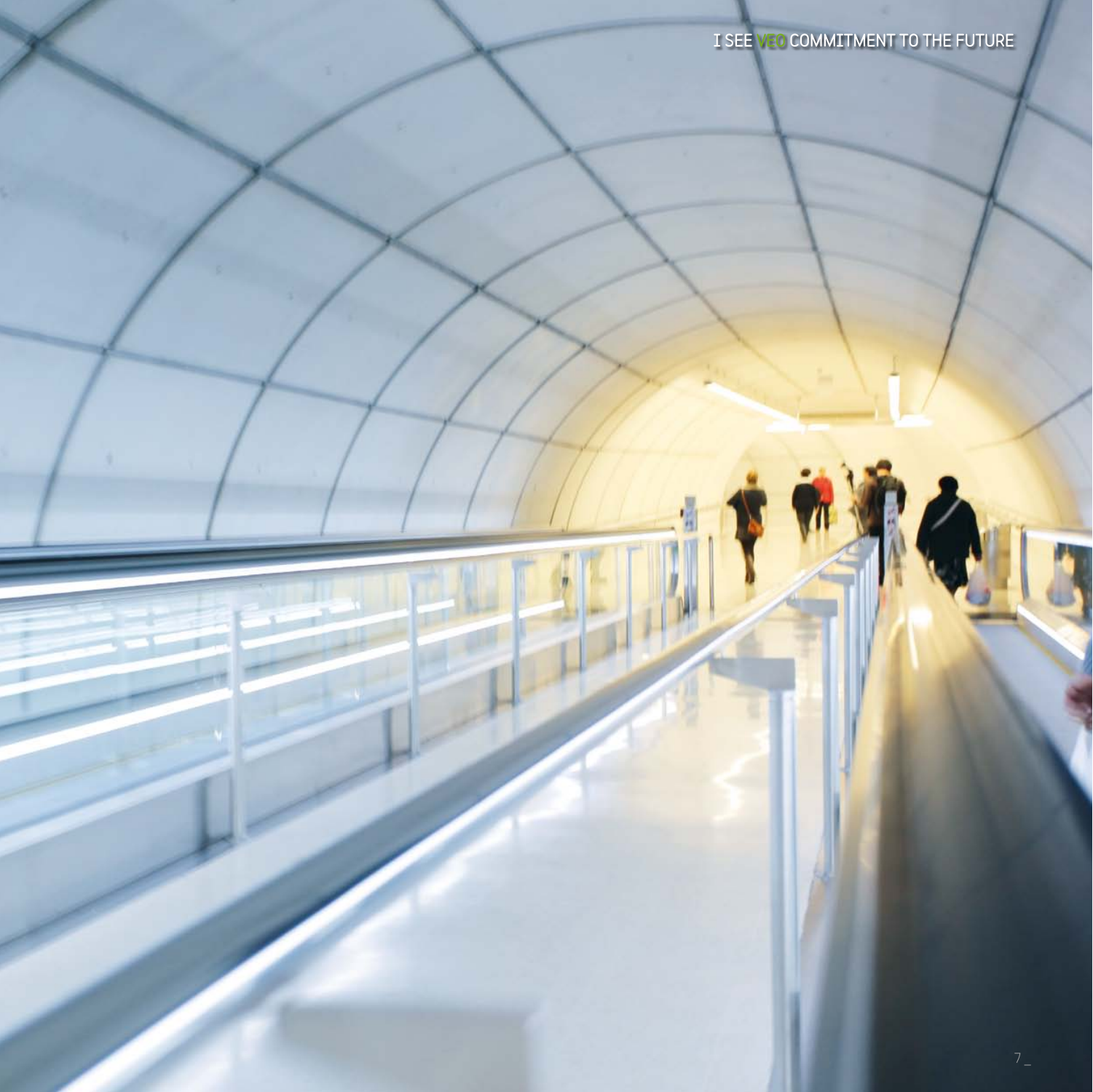### A proven capacity to generate profit through a philosophy of maximum efficiency in every transaction

**proven capacity**

### **89.7** <sup>M</sup> Profit **E**

#### **EN FR PT NL**

**In today's highly complex and competitive global environment, it is essential to continue joining forces** in order to achieve maximum efficiency in every transaction throughout the whole organisation, and to generate our own resources so that ORONA can embark on its future with the utmost guarantee, through the strategic challenges set out in the VEO 2011-2014.

In spite of the difficult economic context, the results obtained from international business have allowed ORONA to sustain its overall sales figure, compensating for the drop in new sales on the domestic market and the difficulties affecting growth of the maintenance business unit in the current competitiveness situation.

**Dans un environnement compétitif mondial aussi compliqué que l'actuel, il est indispensable de continuer à joindre nos efforts** pour rechercher l'efficacité maximale dans chaque opération dans l'ensemble de l'organisation et créer les ressources propres nécessaires pour aborder avec des garanties l'avenir d'ORONA par des défis stratégiques définis dans la VEO 2011-2014.

Malgré le contexte économique difficile, les résultats obtenus dans le domaine international ont permis à ORONA de soutenir le chiffre d'affaires global, en compensant la baisse des nouvelles ventes sur le marché national et la difficile croissance de l'activité de conservation dans les conditions actuelles de compétitivité.

**Num ambiente competitivo mundial tão complicado como o actual, é imprescindível continuar a realizar esforços** para procurar a máxima eficácia em cada operação no conjunto da organização e gerar os recursos próprios necessários para abordar com garantias o futuro da ORONA através dos desafios estratégicos definidos na VEO 2011-2014.

Apesar do difícil contexto económico, os resultados obtidos no âmbito internacional permitiu à ORONA sustentar o volume global de vendas, compensando a descida das novas vendas no mercado nacional e a dificuldade no crescimento da actividade de conservação nas actuais condições de competitividade.

**In een competitieve wereldwijde omgeving die zo gecompliceerd als de huidige, is het noodzakelijk ons te blijven inspannen** om maximale efficiëntie te bereiken in elke handeling in de gehele organisatie en om de eigen middelen te genereren die nodig zijn om de toekomst van ORONA met garanties tegemoet te treden met behulp van de strategische doelstellingen die zijn neergelegd in de VEO 2011-2014.

Ondanks de moeilijke economische situatie hebben de op internationaal terrein behaalde resultaten, ORONA in staat gesteld de algemene omzetcijfers gelijk te houden, waarmee de daling van nieuwe verkopen op de nationale markt en de groeistagnatie in de onderhoudssector als gevolg van de huidige concurrentieomstandigheden, gecompenseerd werden.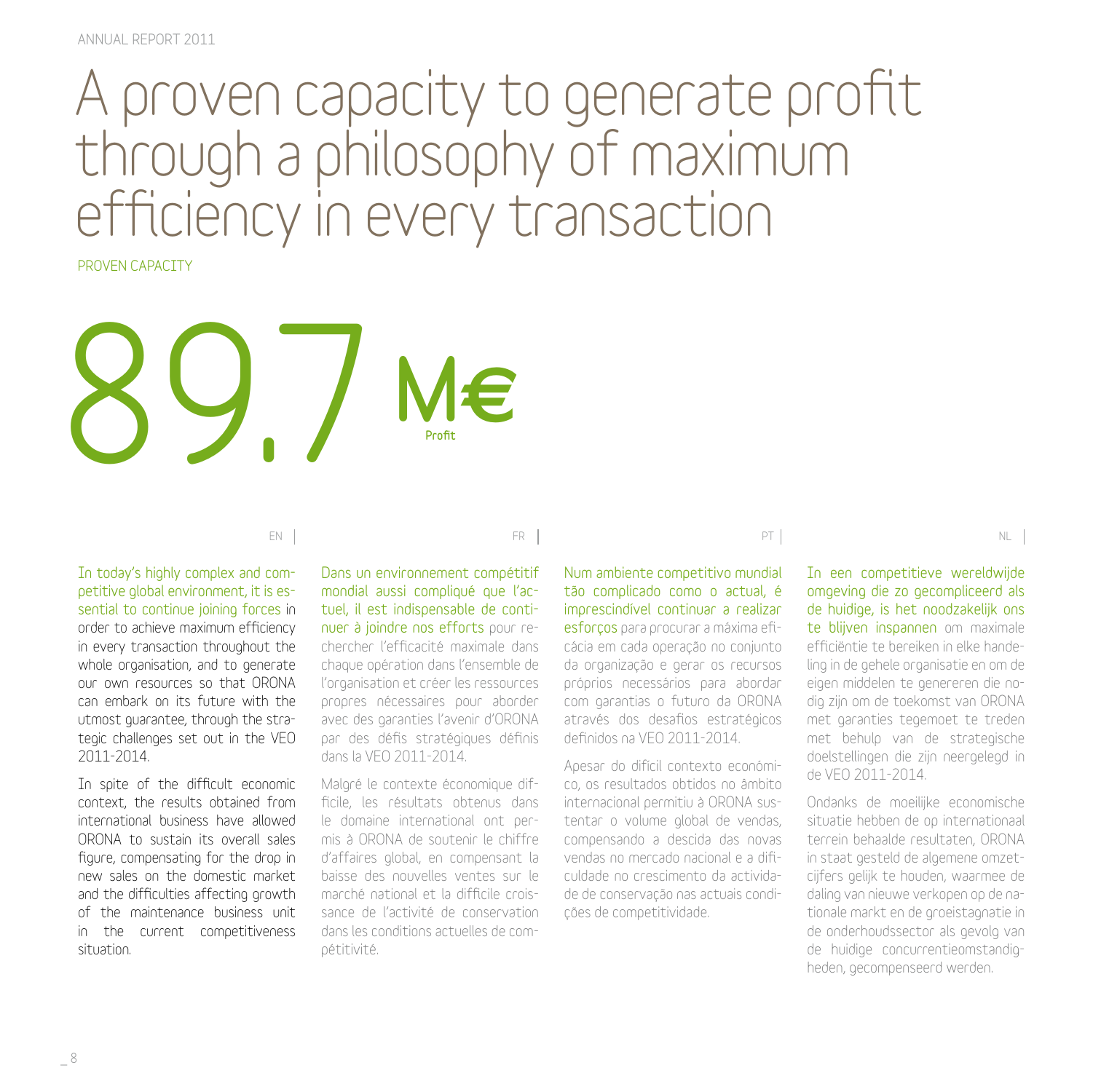





Personnel Profit (M**e**)

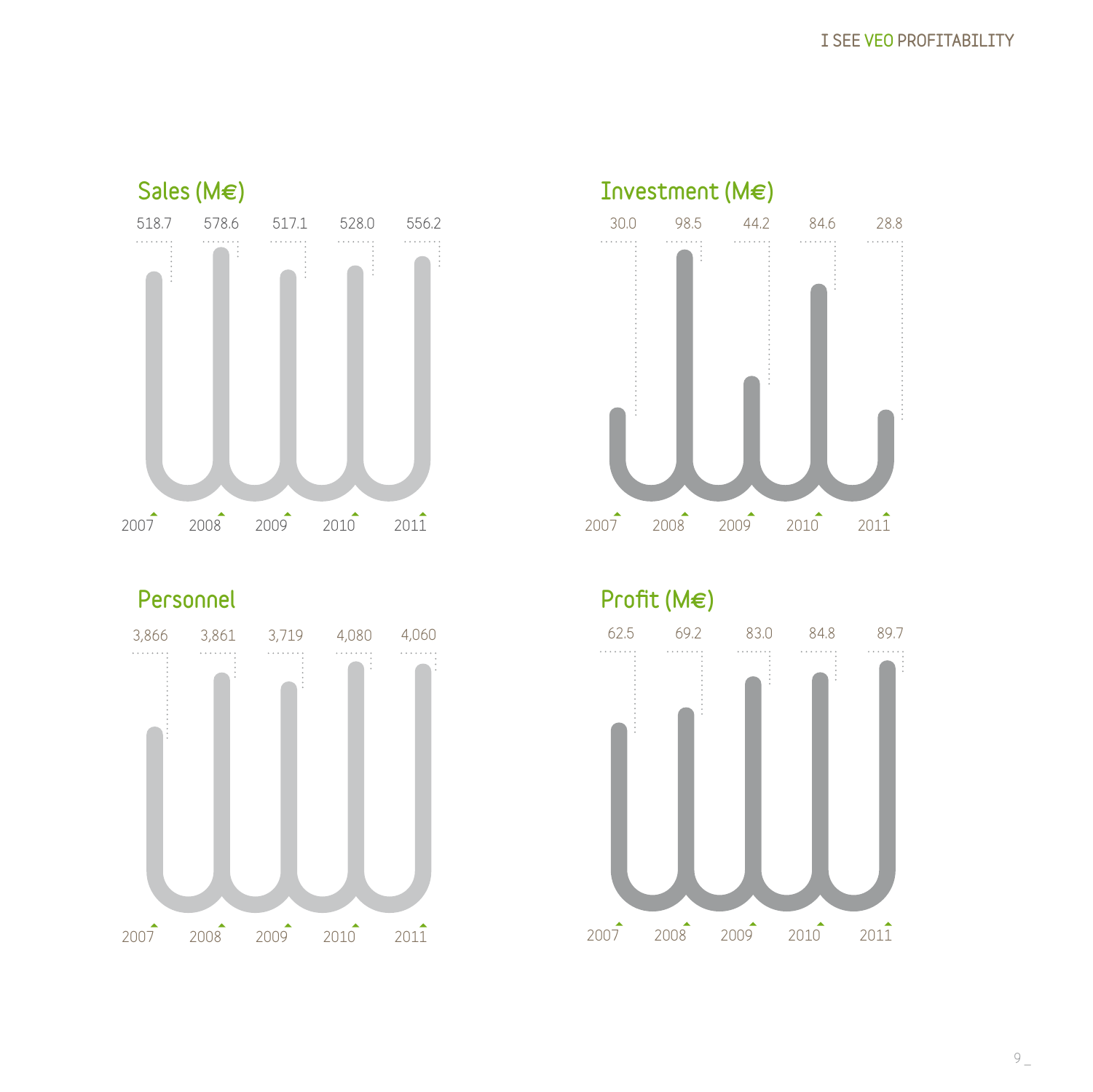### People working together to take on the toughest challenges

**TRANSFORMING FUTURE**



**ORONA's footprint is made a reality through our values - Commitment, Trustworthiness and Flexibility -** and it clearly backs our vocation to evolve and to transform our company through our people, who are the main driving force for change, and our processes and systems, to cater to new present and future situations.

In 2011 we laid the foundations for several IT projects for enhancing communication and collaboration environments, on both an in-house and external level, as a guarantee of a powerful, efficient management model.

As regards people development, training continues to be a key priority, proof of this being that in 2011, 9 out of every 10 members of staff received training in raising our profile as regards international expansion, Service and management.

#### **EN FR PT NL**

**L'ADN d'ORONA cristallisé autour de nos valeurs : Engagement, Confiabilité et Flexibilité,** constitue un soutien fort à notre désir d'évoluer et de nous transformer par l'intermédiaire des personnes - en tant que moteur principal du changement - et de nos processus et systèmes pour répondre aux nouvelles réalités présentes et futures.

2011 nous a servi à poser les bases de divers projets de technologies de l'information, fournissant des environnements de communication et de collaboration au niveau interne et externe, ainsi qu'une garantie d'un modèle de gestion puissante et efficace.

Dans le domaine du développement des personnes, la formation occupe toujours un lieu central, la preuve en est qu'en 2011 9 personnes sur 10 chez ORONA ont reçu une formation pour renforcer notre profil international, de Service et de gestion.

**O ADN da ORONA cristalizado nos nossos valores: Compromisso, Confiabilidade e Agilidade,** constitui um claro apoio à nossa vocação de evoluir e de nos transformarmos através das pessoas –como principal motor da mudança- e dos nossos processos e sistemas para dar resposta às novas realidades presentes e futuras.

O ano de 2011 serviu para assentar as bases de diversos projectos de tecnologias da informação facilitadores de ambientes de comunicação e colaboração a nível interno e externo, como garantia de um modelo de gestão poderoso e eficiente.

No âmbito do desenvolvimento das pessoas, a formação continua a ocupar um lugar predominante, prova disto é que durante 2011 9 em cada 10 pessoas na ORONA receberam formação para potenciar o nosso perfil internacional, de Serviço e de gestão.

#### **Het ADN van ORONA uitgekristalliseerd in onze waarden: Betrokkenheid, Betrouwbaarheid en Snelheid,**

vormt een duidelijke ondersteuning van onze aspiratie om ons te ontwikkelen en te transformeren door middel van personen - de belangrijkste motor van verandering- en door middel van onze processen en systemen om antwoorden te vinden op de nieuwe werkelijkheden van nu en van de toekomst.

2011 heeft gediend om de basis van verschillende sleuteltechnologie-projecten te leggen op het gebied van de informatica voor communicatie en samenwerking op intern en extern niveau, als garantie van een krachtig en efficiënt managementmodel.

Op het terrein van de ontwikkeling van het personeel blijft scholing een overheersende plaats innemen, het bewijs daarvan is dat in 2011 9 van elke 10 personen bij ORONA scholing heeft ontvangen om ons internationale, Service- en managementprofiel te versterken.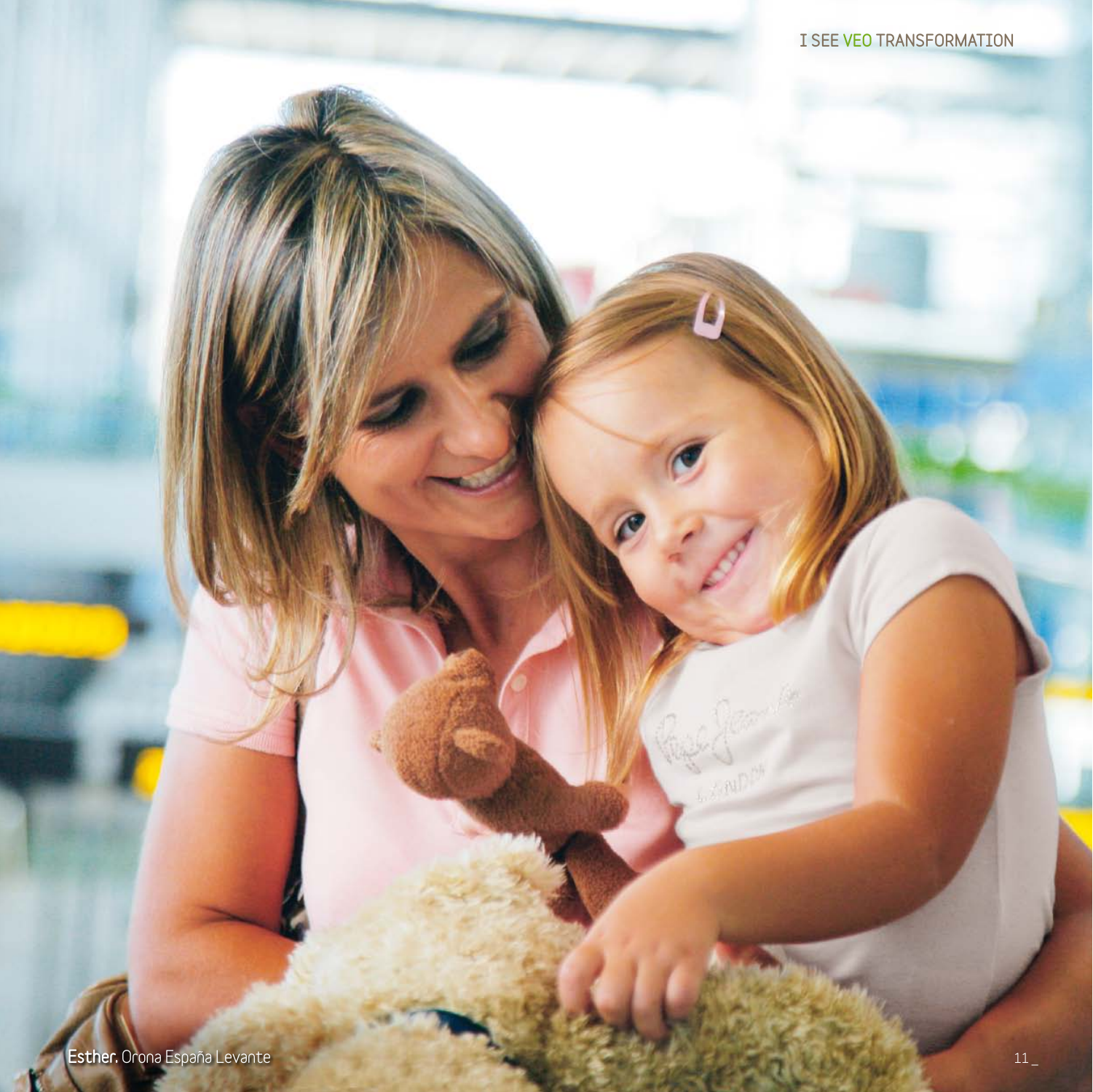### Technological Innovation: a key strategy for the future

**Technological innovation**



**Technological Innovation is a vital strategic cornerstone for guaranteeing ORONA's competitiveness on an increasingly complex, competitive market.** With VEO 2011-2014, ORONA is making a determined bid to position itself through the use of an efficient innovation model extending to the totality of its value chain.

In 2011 the foundation stone was laid for the Orona IDeO-innovation city project, and we have shared this major project with our local environment. The innovation city, a benchmark development in Europe, emerged from the desire to further the networked innovation model by bringing together the University (the Orona Foundation and Mondragón University), Research (IK4-Ikerlan) and Business (ORONA) in a single setting with a view to generating greater knowledge exchange

**L'innovation technologique est un pilier stratégique clé pour garantir la compétitivité d'ORONA sur un marché de plus en plus complexe et compétitif.** Dans le cadre de la VEO 2011-2014, ORONA met tout en œuvre pour se placer dans un modèle d'innovation efficient qui englobe à son tour toute sa chaîne de valeur.

2011 a servi à en poser la première pierre et à partager avec l'environnement la nature et la portée du projet d'Orona IDeO-innovation city. Cette cité de l'innovation, référence en Europe, est née d'un pas en avant dans le modèle d'innovation en réseau par la coexistence dans un même espace de l'Université (Fundación Orona avec Mondragon Unibertsitatea), la Recherche (IK4-Ikerlan) et l'Entreprise (ORONA) pour que nous soyons capables de créer un meilleur échange de connaissances.

**A inovação tecnológica é um pilar estratégico chave para garantir a competitividade da ORONA num mercado cada vez mais complexo e competitivo.** Dentro do marco da VEO 2011-2014, a ORONA aposta com força para se posicionar num modelo de inovação eficiente que englobe, por sua vez, toda a sua cadeia de valor.

O ano de 2011 serviu para colocar a primeira pedra e partilhar com o ambiente a natureza e grandeza do projecto da Orona IDeO-innovationcity. Esta cidade da inovação, de referência na Europa, nasce pelo facto de dar um passo em frente no modelo de inovação em rede através da convivência num mesmo espaço da Universidade (Fundação Orona com Mondragon Unibertsitatea), a Investigação (IK4-Ikerlan) e a Empresa (ORONA) para que sejamos capazes de gerar um maior intercâmbio de conhecimentos.

**EN FR PT NL**

**Technologische innovatie is een strategisch belangrijke pilaar voor het garant stellen van de concurrentiepositie van ORONA in een markt die elke dag complexer en concurrerender wordt.** Binnen het kader van de VEO 2011-2014, zet ORONA krachtig in op het bereiken van een efficiënt innovatiemodel dat op zijn beurt haar volledige waardeketen omvat.

In 2011 is de eerste steen gelegd en is de omgeving op de hoogte gesteld van de aard en de omvang van het project Orona IDeO-innovation city. Deze stad van de innovatie, toonaangevend in Europa, is in het leven geroepen om een verdere stap te zetten op de weg van het innovatiemodel in een netwerk, door het op één locatie samenbrengen van Universiteit (Stichting Orona met Mondragon Unibertsitatea), Onderzoek (IK4-Ikerlan) en Onderneming (ORONA) om een betere kennisuitwisseling mogelijk te maken.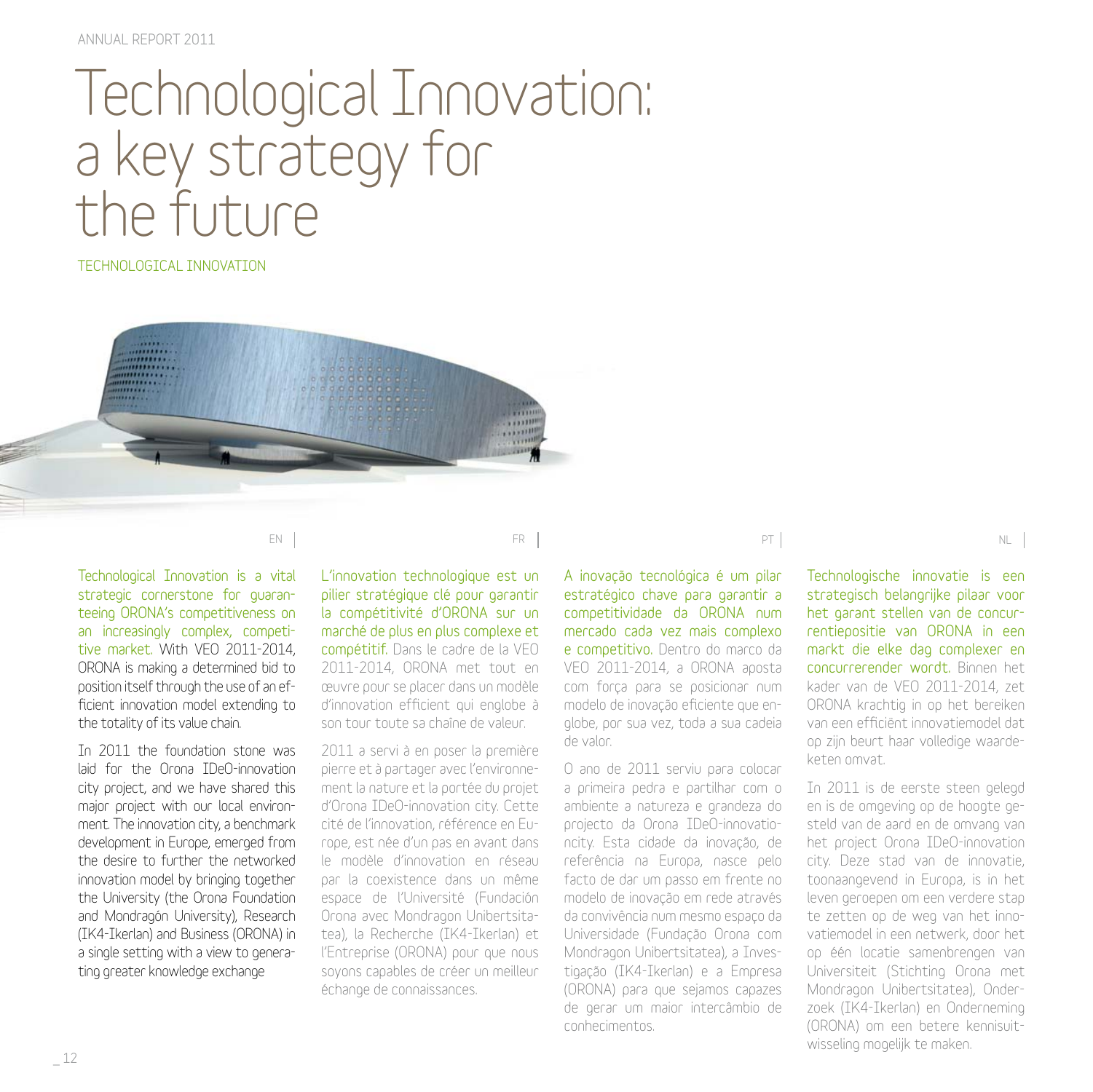<mark>a</mark> sa sa

# Orona ideo

 $\equiv$   $\equiv$ 

三

**September Konstant**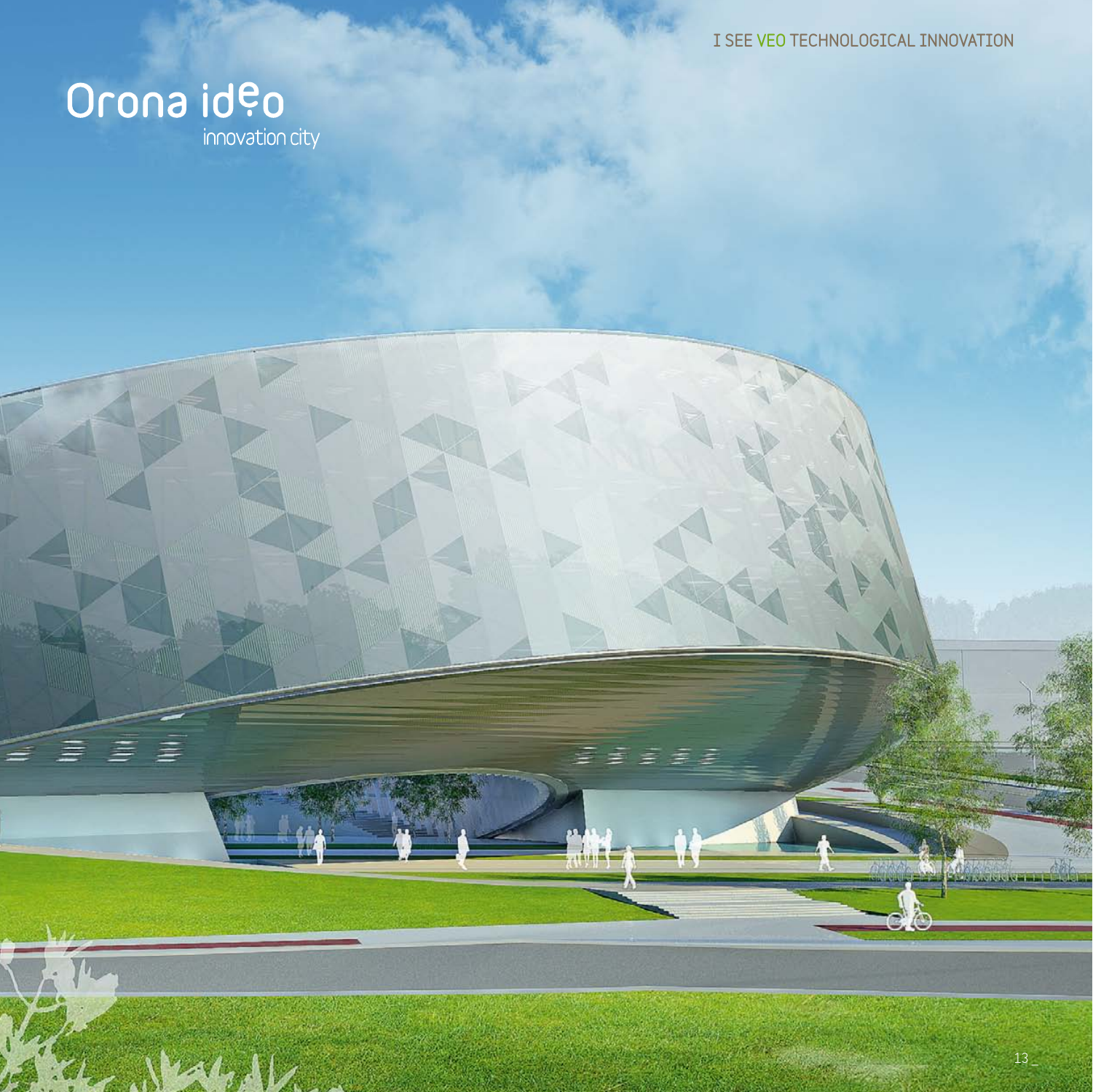### The international market: an opportunity for development and growth

**The international market**



**Our strength and competitiveness are increased by the development of an international profile within the framework of the VEO,** through inorganic growth and as a preferred supplier of lift solutions in a growing number of countries.

The integration of three new companies has contributed to implementing the comprehensive model in Luxembourg and consolidating our presence in France and Belgium, reinforcing the Orona brand on the European market.

Export clearly continues to be a lever for growth, and in 2011 Orona solutions were being distributed in 99 different countries.

**Dans le cadre de la VEO, le développement d'un profil international,**  par une croissance inorganique et le caractère de fournisseur préféré de solutions de levage dans un nombre de pays de plus en plus grand, renforce notre solidité et notre compétitivité.

L'intégration de trois nouvelles entreprises a contribué à implanter le modèle intégral au Luxembourg et à consolider notre présence en France et en Belgique, pour renforcer la marque d'Orona sur le marché européen.

L'activité d'exportation constitue toujours un clair levier de croissance puisque les solutions Orona étaient en 2011 distribuées dans 99 pays.

**No marco da VEO o desenvolvimento de um perfil internacional,** através de um crescimento inorgânico e o carácter de fornecedor de preferência de soluções de elevação num número cada vez maior de países, reforça a nossa solidez e competitividade.

A integração de três novas empresas contribuiu para a implementação do modelo integral no Luxemburgo e para consolidar a nossa presença em França e na Bélgica, reforçando a marca da Orona no mercado europeu.

A actividade de exportação continua a constituir uma clara alavanca de crescimento, tendo chegado em 2011 a distribuir as soluções Orona em 99 países.

**EN FR PT NL**

### **Binnen het kader van de VEO versterkt de ontwikkeling van een internationaal profiel** onze soliditeit en concurrentiepositie, door anorganische groei en door verwerving van het kenmerk "voorkeursleverancier van liftoplossingen" in een steeds toenemend aantal landen.

De integratie van drie nieuwe ondernemingen heeft bijgedragen aan de implementatie van een integraal model in Luxemburg en aan de consolidatie van onze aanwezigheid in Frankrijk en België, waardoor het merk Orona een sterkere positie gekregen heeft op de Europese markt.

De exportactiviteiten blijven een duidelijke groeikatalysator vormen en in 2011 hebben we de Oronaoplossingen in 99 landen weten te distribueren.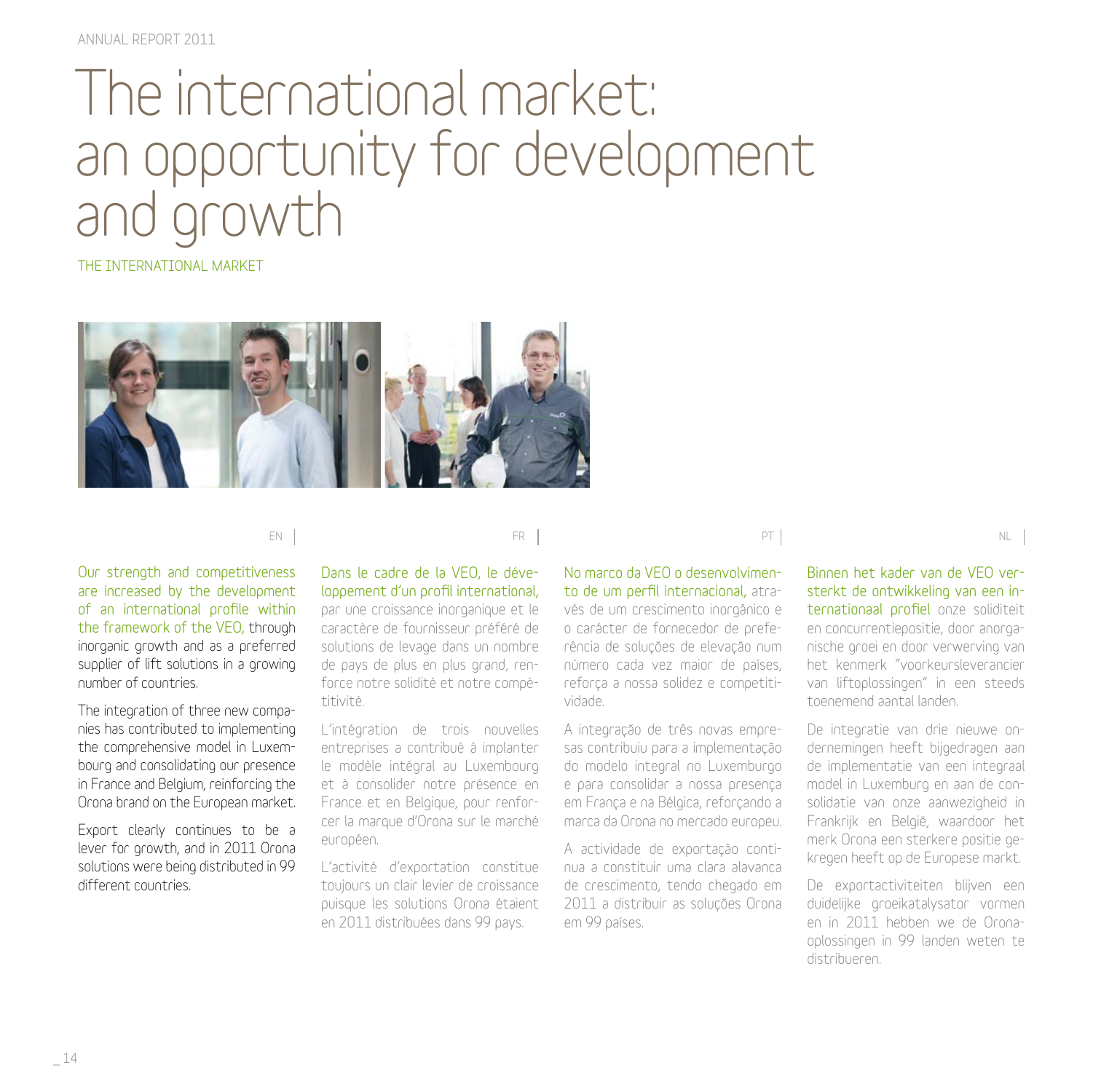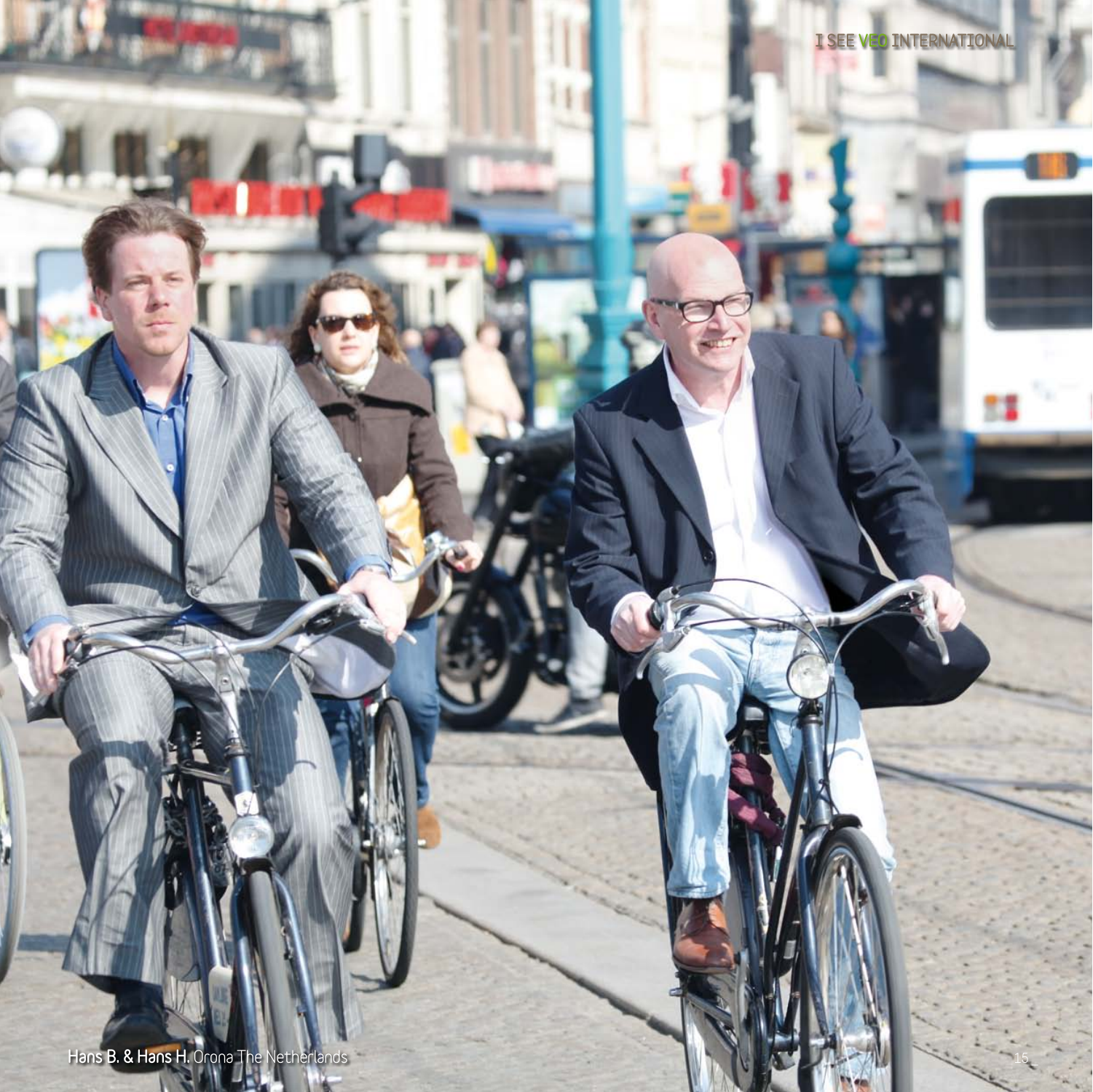### Service as a corporate culture and a key area of action

**WE ARE SERVICE**



**Service with a capital S and Customers with a capital C, as a corporate culture and as a vocation for catering to our Customers' needs throughout their business relationship with ORONA.**

To vindicate our profile as a Service company, this year ORONA earmarked staff and resources to giving a special boost to its business areas connected with this concept, which greatly contributes to its overall turnover.

Outstanding lines of action in 2011 included advancement in the e-maintenance project, with the use of machine-to-machine technologies, enhancement of multi-brand management, process efficiency improvement and empowerment of people as the key element in providing Service.

#### **Service et Client en majuscules, en tant que culture d'entreprise et avec la vocation de répondre aux besoins des Clients pendant toute leur relation avec ORONA.**

Pour revendiquer notre profil en tant qu'entreprise de Service, pendant cet exercice, ORONA a renforcé particulièrement avec des personnes et des moyens les domaines d'activité concernés par ce paragraphe, et dont la contribution au chiffre d'affaires global est très importante.

Parmi d'autres lignes d'action, on notera en 2011 la progression réalisée dans le projet de e-conservation, par l'utilisation de technologies « machine to machine », le renforcement de la gestion multimarque, l'amélioration de l'efficacité dans les processus et la formation des personnes en tant qu'axe central dans la prestation de Service.

**Serviço e Cliente em maiúsculas, como cultura de empresa e como vocação de dar resposta às necessidades dos Clientes ao longo de toda a sua relação com a ORONA.** 

De forma a reivindicar o nosso perfil como empresa de Serviços, durante este exercício a ORONA potenciou de forma especial com pessoas e recursos os âmbitos de negócio relacionados com esta secção, cuja contribuição para o volume de negócios global é muito importante.

Entre outras linhas de actuação destacam-se em 2011 o avanço conseguido no projecto de e-conservação, com a utilização de tecnologias "machine to machine", a potenciação da gestão multimarca, a melhoria da eficácia em processos e a capacitação das pessoas como eixo central na prestação de Serviços.

**EN FR PT NL**

#### **Service en Klant met hoofdletters als ondernemingscultuur en als streven om antwoorden te vinden op de behoeften van Klanten gedurende hun volledige relatie met ORONA.**

Om ons profiel als Service-onderneming duidelijk neer te zetten, heeft ORONA voor dat doel tijdens dit boekjaar in het bijzonder die zakelijke sectoren extra versterkt met personeel en middelen, waarvan de bijdrage aan het algemene omzetcijfer zeer aanzienlijk is.

Van de overige gevolgde actieplannen dient extra aandacht te worden besteed aan de vooruitgang die in 2011 is geboekt in het project e-opslag, met gebruik van "machine to machine" technologieën, de versterking van het management van meerdere merken, de verbetering van de procesefficiëntie en het opleiden van personeel als kernpunt van onze Service-verlening.

**\_ 16**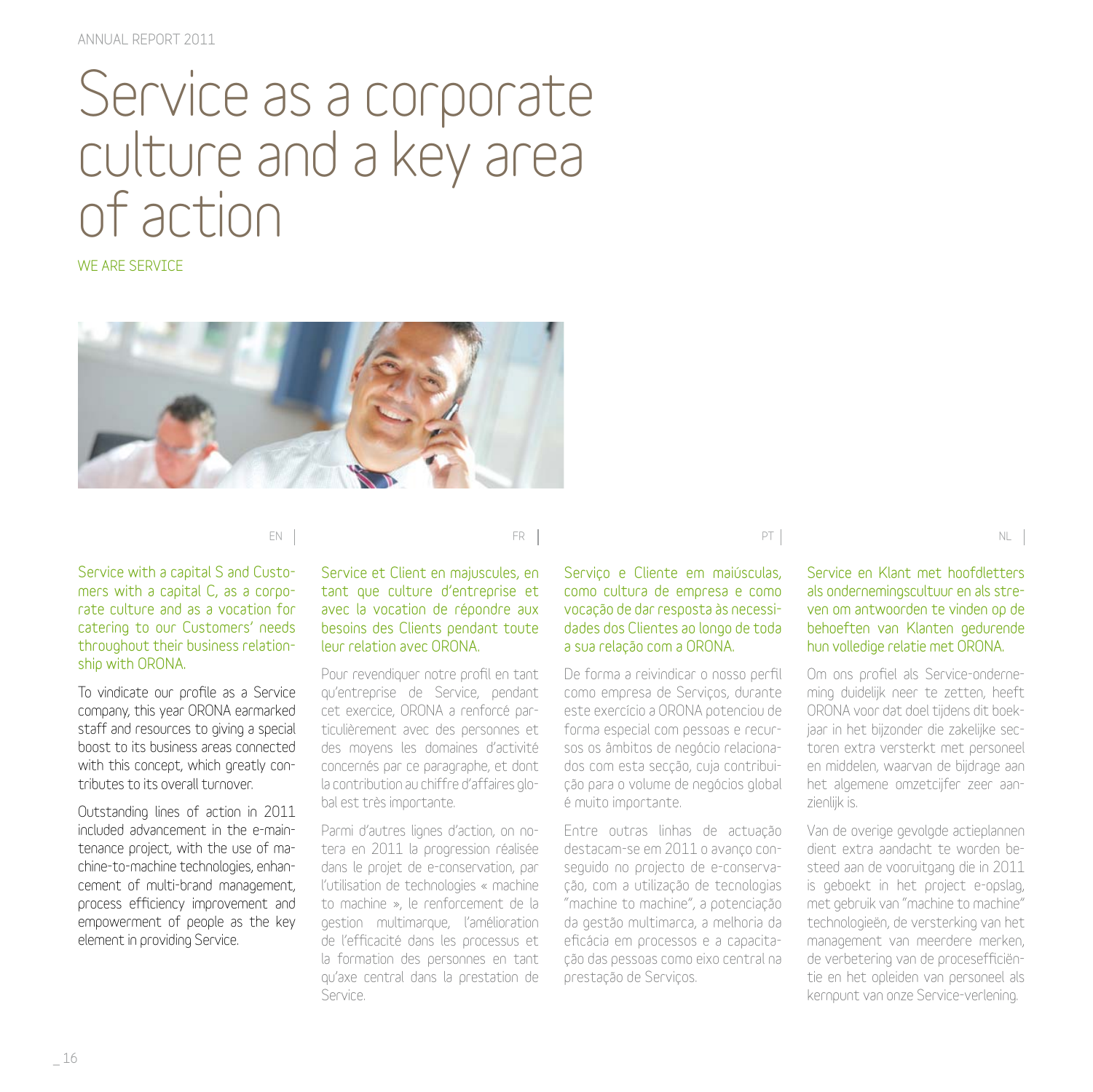$U^{\prime}$ 

こん